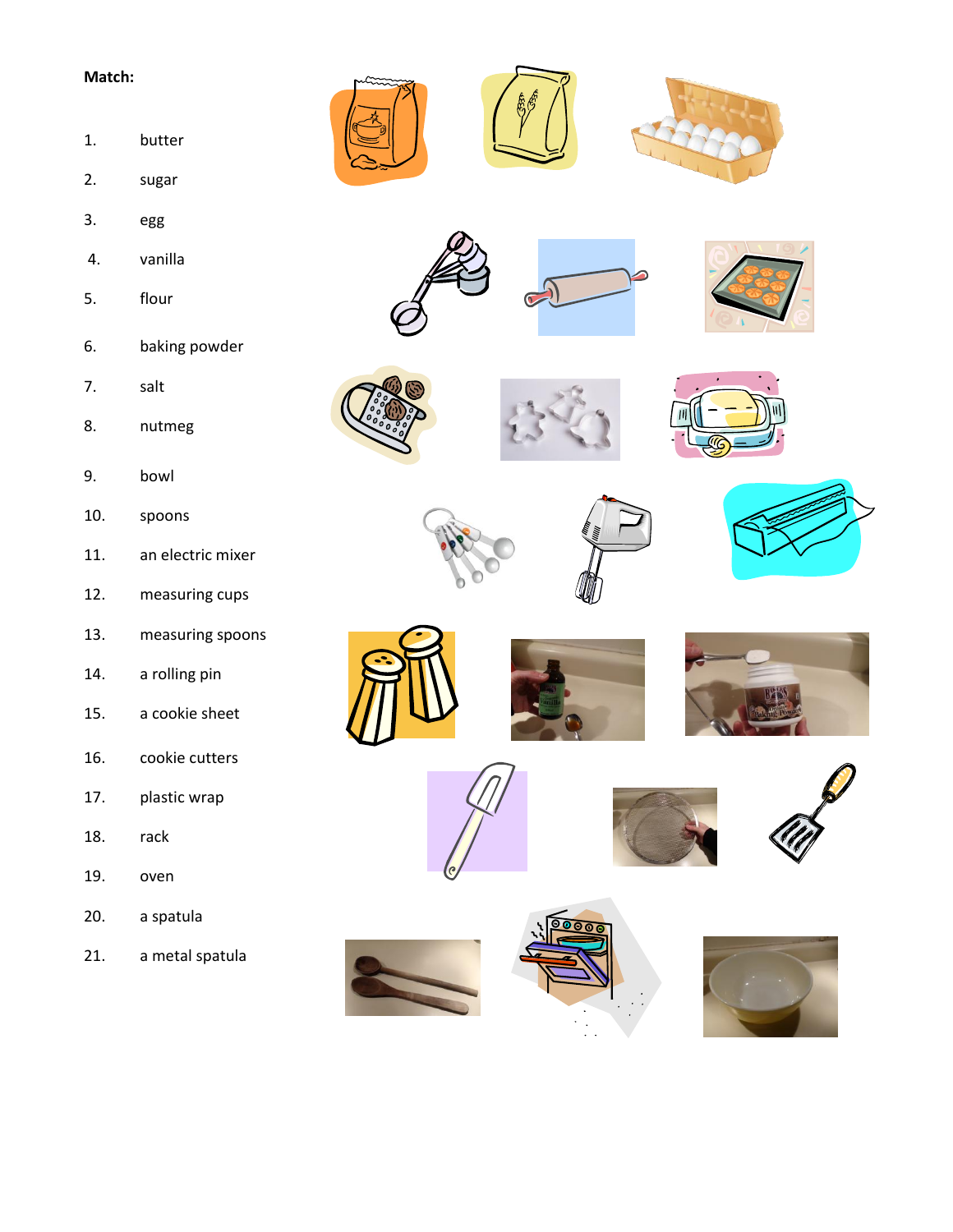**Easy – Listen and check () What do we need?** \_\_\_ 1 cup soft butter \_\_\_ 1 cup golden yellow sugar  $\frac{1}{2}$  1 large egg \_\_\_ 1 teaspoon vanilla \_\_\_ 2 2/3 cups all purpose flour \_\_\_ 1 teaspoon baking powder \_\_\_ 1/2 teaspoon salt \_\_\_ 1/2 teaspoon ground nutmeg \_\_\_ decorations \_\_\_ 2 big bowls \_\_\_ measuring cups \_\_\_ measuring spoons  $\equiv$  spoons \_\_\_ a spatula **What do we do?** measure \_\_\_ add \_\_\_ stir \_\_\_ beat \_\_\_ knead \_\_\_ wrap  $\frac{1}{\sqrt{2}}$  turn on \_\_\_ roll out  $\rule{1em}{0.15mm}$  cut decorate \_\_\_ bake \_\_\_ move  $\rule{1em}{0.15mm}$  eat  $\rightharpoonup$  enjoy

- \_\_\_ an electric mixer
- \_\_\_ a rolling pin
- \_\_\_ cookie cutters
- \_\_\_ a cookie sheet
- \_\_\_ parchment paper
- \_\_\_ a metal spatula
- \_\_\_ a rack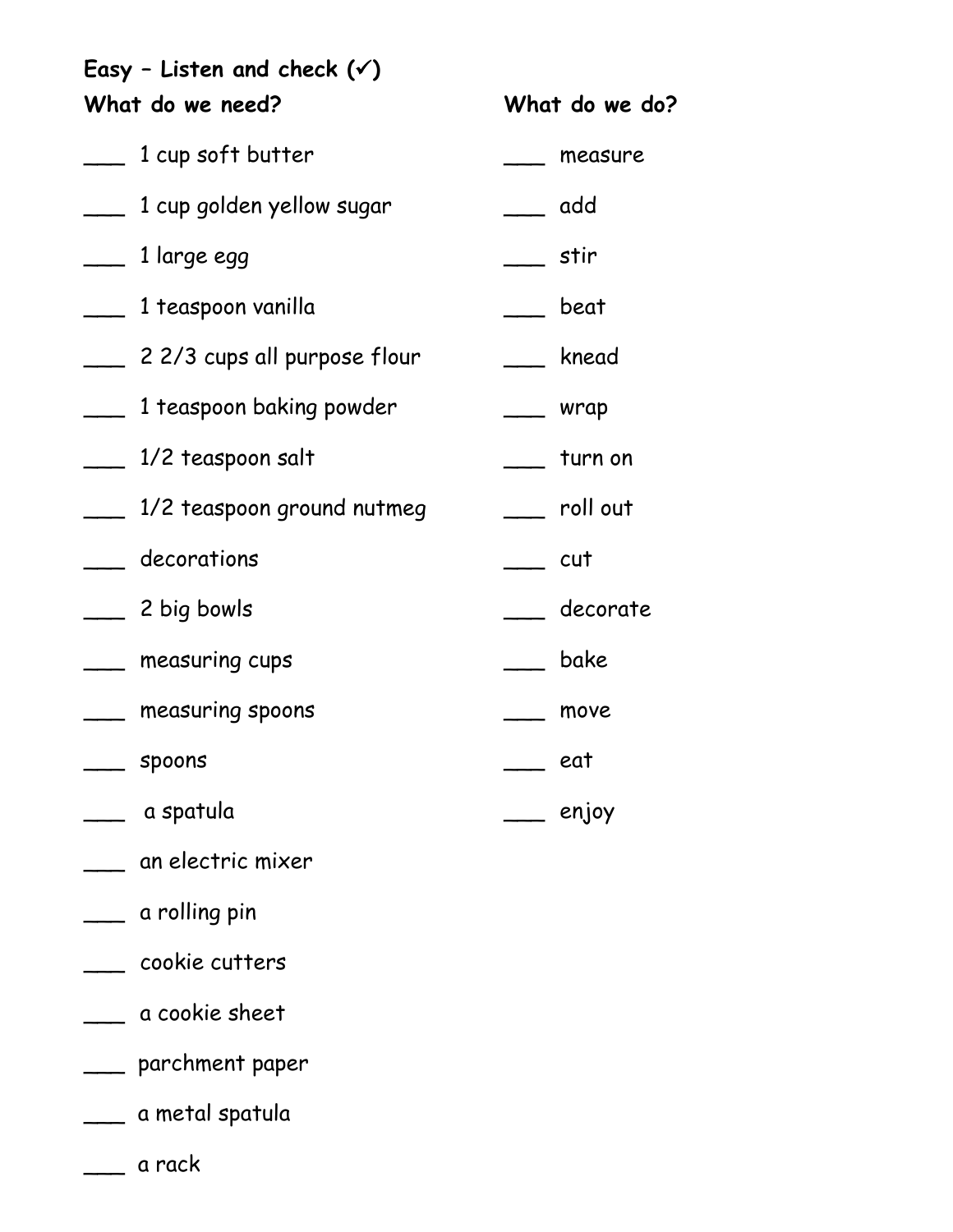|                | How do we do it?                               |                                                                                  |  |
|----------------|------------------------------------------------|----------------------------------------------------------------------------------|--|
|                | Listen and fill in the blanks:                 |                                                                                  |  |
| 1.             | Measure the $\_\_\_\_\_\_\_\_\_\_\_\_\_\_\_$ . |                                                                                  |  |
| 2.             | Measure the _______________.                   |                                                                                  |  |
| 3 <sub>1</sub> |                                                | Put the butter and sugar in a big ______________.                                |  |
| 4.             |                                                | ____________________ the butter and sugar with an electric mixer for             |  |
|                | minutes.                                       |                                                                                  |  |
| 5.             |                                                |                                                                                  |  |
| 6.             |                                                | Measure the vanilla. ____________________the vanilla to the butter, sugar and    |  |
| 7.             |                                                | Beat the vanilla, egg, butter and sugar for 2                                    |  |
| 8.             | ______________________ the flour.              |                                                                                  |  |
| 9.             |                                                | Measure the _____________ powder, salt and nutmeg in a big bowl.                 |  |
| 10.            |                                                | Stir the ______________, baking powder, _______________ and nutmeg.              |  |
| 11.            |                                                | Add the flour, baking powder, salt and nutmeg to the ___________________________ |  |
|                |                                                |                                                                                  |  |
| 12.            | it all together.                               |                                                                                  |  |
| 13.            |                                                |                                                                                  |  |
| 14.            | _____________________ into four pieces.        |                                                                                  |  |
| 15.            | in plastic.                                    |                                                                                  |  |
| 16.            |                                                | Put in the refrigerator and wait _________________________________.              |  |
| 17.            |                                                | $\frac{1}{2}$ the oven to 350°.                                                  |  |
| 18.            |                                                |                                                                                  |  |
| 19.            | Or use parchment _______________.              |                                                                                  |  |
| 20.            |                                                | Put flour on the counter, ____________________ pin and your hands.               |  |
| 21.            |                                                | out the pieces to 1/8 inch (about 3 mm).                                         |  |
| 22.            |                                                |                                                                                  |  |
| 23.            |                                                |                                                                                  |  |
| 24.            | $Decorate the _______.$                        |                                                                                  |  |
| 25.            |                                                | Put the cookie sheet in the middle of the ______________.                        |  |
| 26.            | $f$ or 11 minutes.                             |                                                                                  |  |
| 27.            |                                                | Take the ____________________ out of the oven.                                   |  |
| 28.            |                                                | Cool the cookies for ____________________ minutes.                               |  |
| 29.            |                                                | the cookies to a rack.                                                           |  |
| 30.            |                                                | $\blacksquare$ The cookies and $\blacksquare$                                    |  |